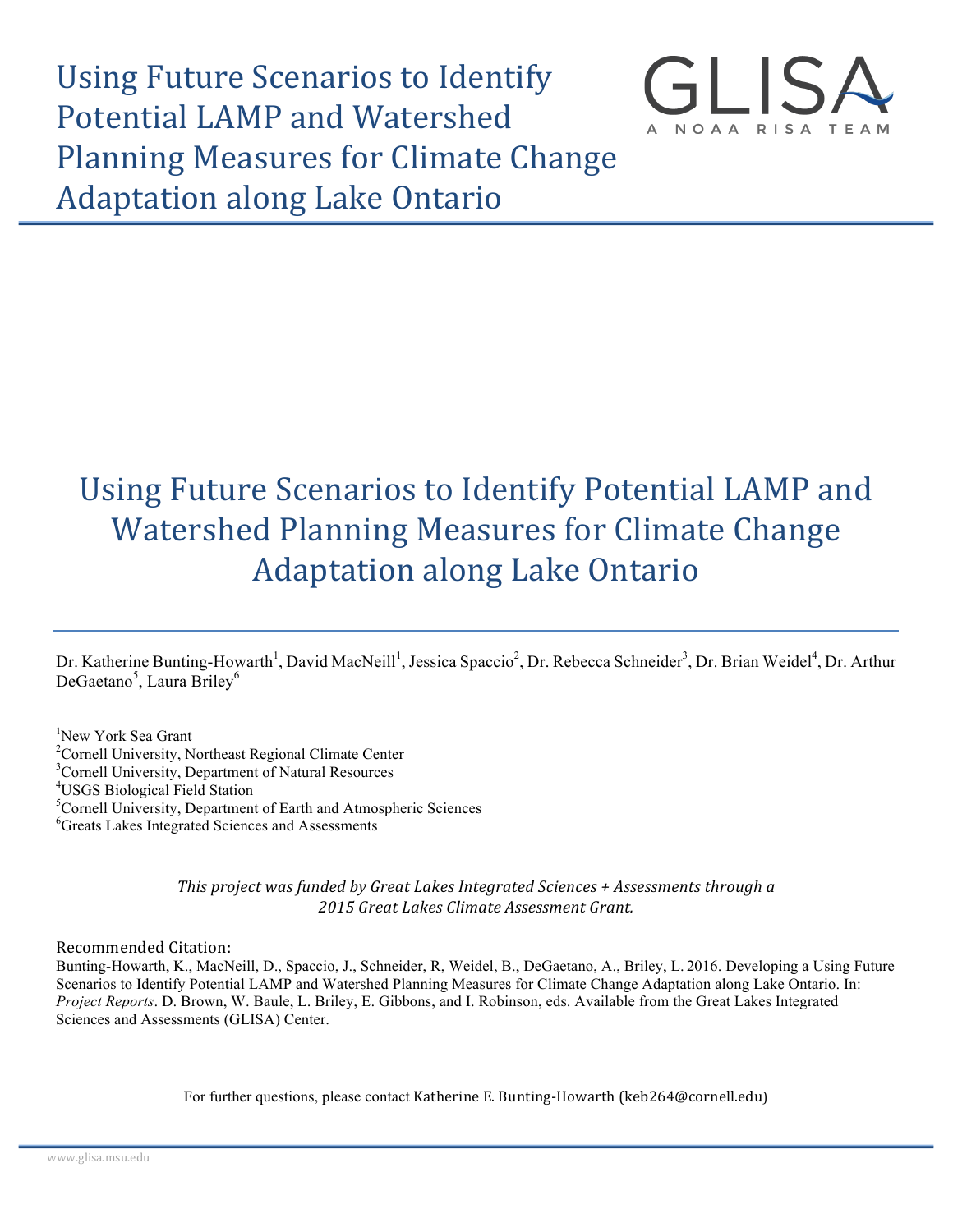

# **Contents**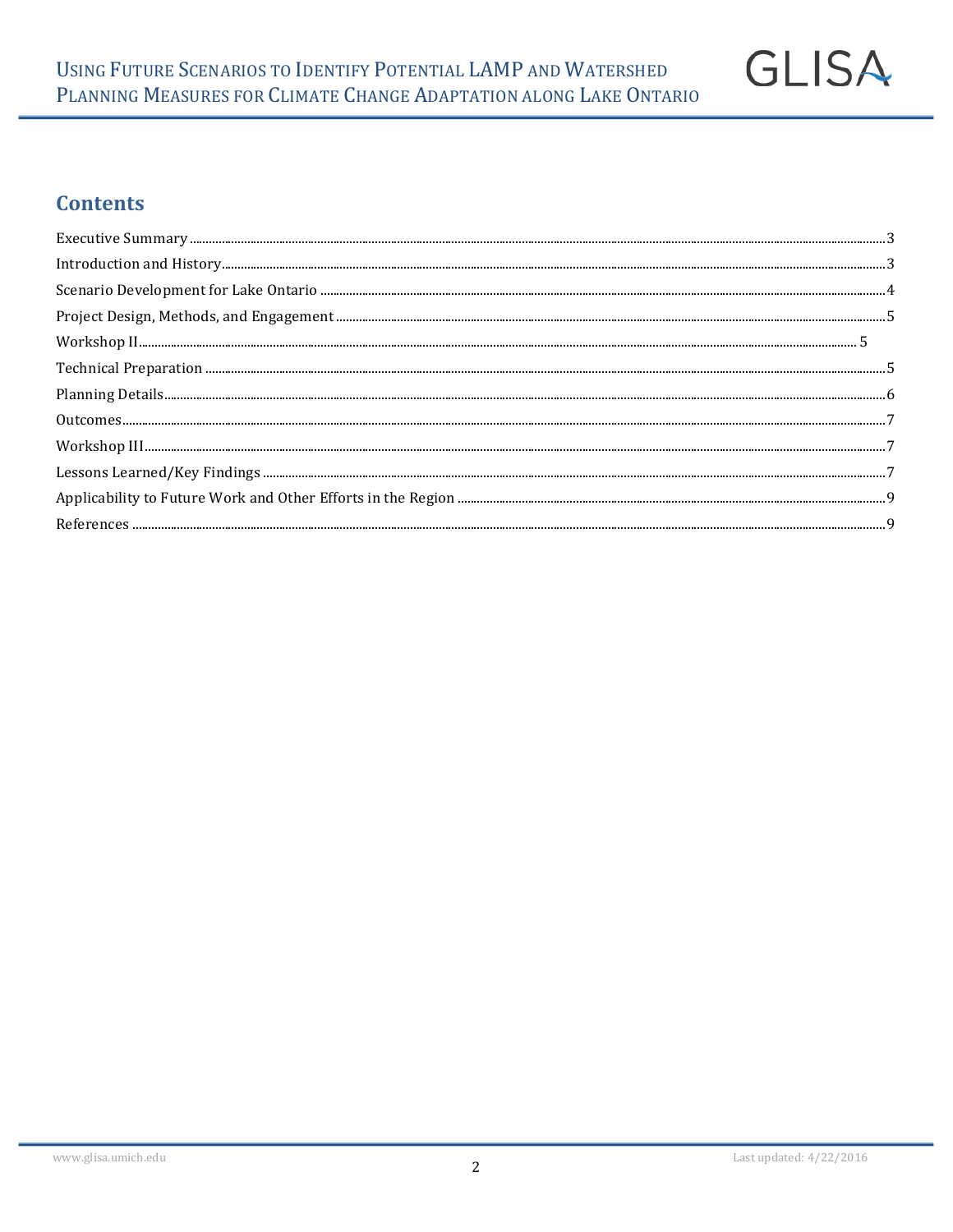# **GLISA**

#### **Executive Summary**

The drastic changes in nutrient loads and water clarity observed in Lake Ontario over the past two decades illustrate the potential for human behavior to influence this large, important ecosystem. While scientists work to understand how the ecosystem has changed and anticipate future changes, there is a concurrent need to educate a broader stakeholder group about future uncertainties in the ecosystem and the services it provides (Walker et al. 2002). *Scenario Planning* has proven to be a useful tool to help prepare for uncertain futures. Scenarios developed with multi-disciplinary input represent plausible, but alternate, future conditions of a system of interest (Wack 1985). As such, they can provide a means of understanding potential future impacts, such as those related to climate change, and can help develop local, adaptive decisionmaking to reduce the severity of those impacts (Wack 1985; Peterson et al. 2003). In 2012, New York Sea Grant organized a scenario workshop, funded by the Great Lakes Restoration Initiative (GLRI) as an exercise to explore possible scenarios for the future of the Lake Ontario ecosystem with input from diverse stakeholders (Workshop I). Participants at Workshop I identified precipitation extremes and human demographics as two main drivers of ecosystem trajectories. The group developed four narratives describing these future states and identified the underlying conditions.

The four identified scenarios (future states) were as follows.

- 1. Drier Climate- Slow Population Growth: "Boatless Lake Ontario"
- 2. Wet Climate-Slow Population Growth: "Raging Runoff"
- 3. Drier Climate-Fast Population Growth: "Crowded Beaches"
- 4. Wet Climate-Fast Population Growth: "Soggy Stripmalls"

With funding from the Great Lakes Integrated Science Assessment program (GLISA), an iterative approach was taken to develop draft recommendations for the binational Lake Ontario Lake-wide Action and Management Plan (LAMP), and for watershed planners to consider when adapting existing (and new) plans to climate change. During the May 2015 workshop (Workshop II), draft recommendations were synthesized from diverse stakeholders that considered long-term extremes in precipitation (extreme precipitation and drought) and human demographic shifts (slow and rapid population growth) as created in Workshop I in September 2012. Follow-up workshops were held in the fall of 2015 (Workshops III-A and B) to gather public input on these

draft recommendations. Workshop attendees used their local knowledge, beliefs, and opinions to refine and prioritize potential management and policy actions that would add to the system's resiliency and buffer the impact of future uncertainties. These recommended actions are being shared with local, State, and Federal organizations involved in watershed and lake planning.

# **Introduction and History**

Within the last decade, interest in the impacts of climate change has significantly increased. Concomitantly, there has been widespread recognition that action must be taken to reduce these impacts and adapt to the potential changes. The development of adaptive planning (sectorspecific), however, has lagged behind. This can, in part, be attributed to uncertainty and the lack of fine-scale climate impact projections for local and regional levels as most projections are for broader geographic areas (Hayhoe et al. 2008). However, predictive models even at finer scales may never be completely accurate in forecasting future states. Thus, tools to help understand and plan within the context of uncertainty are needed (Wack 1985). The northeastern US, a region predicted to experience both more flooding associated with high frequency rainfalls and more droughts due to warming and longer no-rain periods (Kunkel et al. 2014), is one example highlighting the challenges of planning under predicted high variability.

Many tools are available to assist communities in assessing their vulnerabilities to the impacts of climate in the areas of human health, infrastructure, ecosystems, and emergency response, as well as planning strategies for adapting to the changing climate. Although tools are available, previous surveys and studies make us aware that a gap exists between communities' awareness of the climate and actually taking action toward adaptation. In fact, surveys completed in the Great Lakes region that were targeted at local officials and government staff clearly indicate that a majority of communities in the region are not currently incorporating climate adaptation concepts into their planning processes, despite awareness of current and potential impacts of the changing climate. (Nelson 2011.) 

Alternatively, scenario planning has been identified as a useful process that can help organize thinking about uncertain futures. Originally used by militaries and businesses, scenario planning has been increasingly used in socioecological settings such as the Millennium Ecosystem Assessment and the Great Lakes Futures Project (Wack 1985). One important outcome of the process is helping a diverse audience recognize what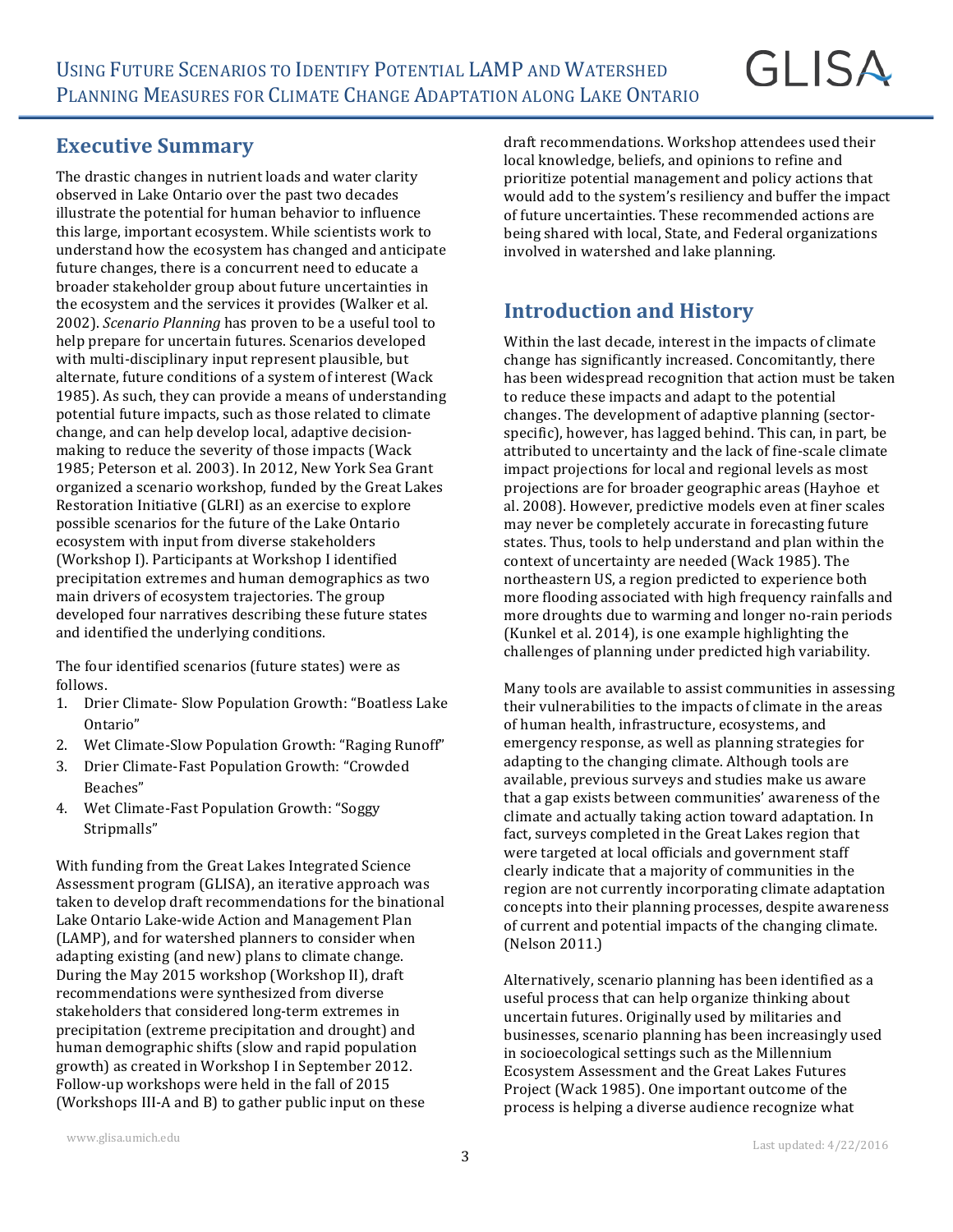different people value about their environment and how their activities could impact those resources. The process is flexible, but generally built from dialogue between multiple stakeholders from diverse backgrounds (e.g. government, scientists, business owners, recreational users, environmental advocates, etc.). The goals of the dialogue are to define the system, area, and resources that are the target of the exercise and to identify the 'drivers', the forces or key influences, that will most likely change the system in the future. Assessing how drivers may unfold in the future, given uncertainties, gives rise to simple, yet striking contrasting futures (Walker et al. 2002; Peterson et al. 2003).

In our exercise, we conditioned the "projected" future states to be realistic and equally plausible. Participants develop alternative, logically consistent stories (not fanciful predictions—but simple "projections") about the system's future based on how the identified uncertainties might unfold. These stories portray both the positive and negative consequences of a future 30-40 years away and include economic, cultural, and ecological elements (Peterson et al. 2002). A real strength of this process is that, because the stories are developed by individuals who are familiar with the system, the stories reflect local experiences, become more believable, and are accepted by the participants. A powerful learning moment occurs when stories are shared and workshop participants recognize how simple but uncertain contrasting incidents can lead to cascading events, resulting in drastically different futures (Peterson et al. 2002). In addition, scenario planning can be used to identify individual or common actions that can be taken today to help prepare for any of the scenarios.

#### **Scenario Development for Lake Ontario**

In September 2012, a diverse set of stakeholders met for two days at the Cornell Biological Field Station to utilize the scenario planning process to imagine and create four different future scenarios (30-40 year out) for Lake Ontario and its coastal communities (Workshop I). The workshop involved twenty-four diverse stakeholders representing researchers, marina operators, fishermen, small business owners, angling organizations, county tourism and health departments, sport-fishing promotion, charter boat industry, cooperative extension, State watershed managers, shoreline property owners, county soil and water, non-profit groups, and academics from the United States and Canada (Ontario Ministry of Natural Resources). New York Sea Grant's Recreational Fisheries Specialist invited the participants. The invitees were selected based on the diversity of their views and interests that they represent. In addition, they were selected based on knowledge of their ability to work well within groups

and not dominate conversations nor simply speak to position statements to the exclusion of engaging in a dialogue. The initial goal of the exercise was to engage diverse participants in a discussion to exchange knowledge, opinions, and beliefs on the drivers that will shape the future of the ecosystem. The group chose climate change (specifically precipitation changes) and population growth as the major uncertainties (drivers) for designing their narratives about future ecological, social, economic, and cultural states on Lake Ontario and its basin. The four identified Lake Ontario futures independently identified by the groups were

- 1. Drier Climate- Slow Population Growth: "Boatless Lake Ontario"
- 2. Wet Climate-Low Population Growth: "Raging Runoff"
- 3. Drier Climate-Fast Population Growth: "Crowded Beaches"
- 4. Wet Climate-Fast Population Growth: "Soggy Stripmalls"

Schematic diagrams representing the conditions associated with each scenario were developed to help with the visualization in subsequent dialogs (See **Figure 1**).

#### 4 Possible Futures of Lake Ontario

The 2 drivers: climate change precipitation and population growth rates Warm, Drier, Slow Population Growth Warmer, Wet, Slow Population Growth oatless Lake Ontario **Raging Runoff** Warmer, Wet, Increased Population Growth Warm, Drier, Increased Population Growth oggy Strip Mall vded Beache

**Figure 1:** Schematic diagrams representing conditions associated with each scenario to help participants visualize scenarios.

The goal of this project was to use the four scenarios as a tool in subsequent discussions about recommendations for planning and policy development to address uncertainties related to projected precipitation changes and population growth.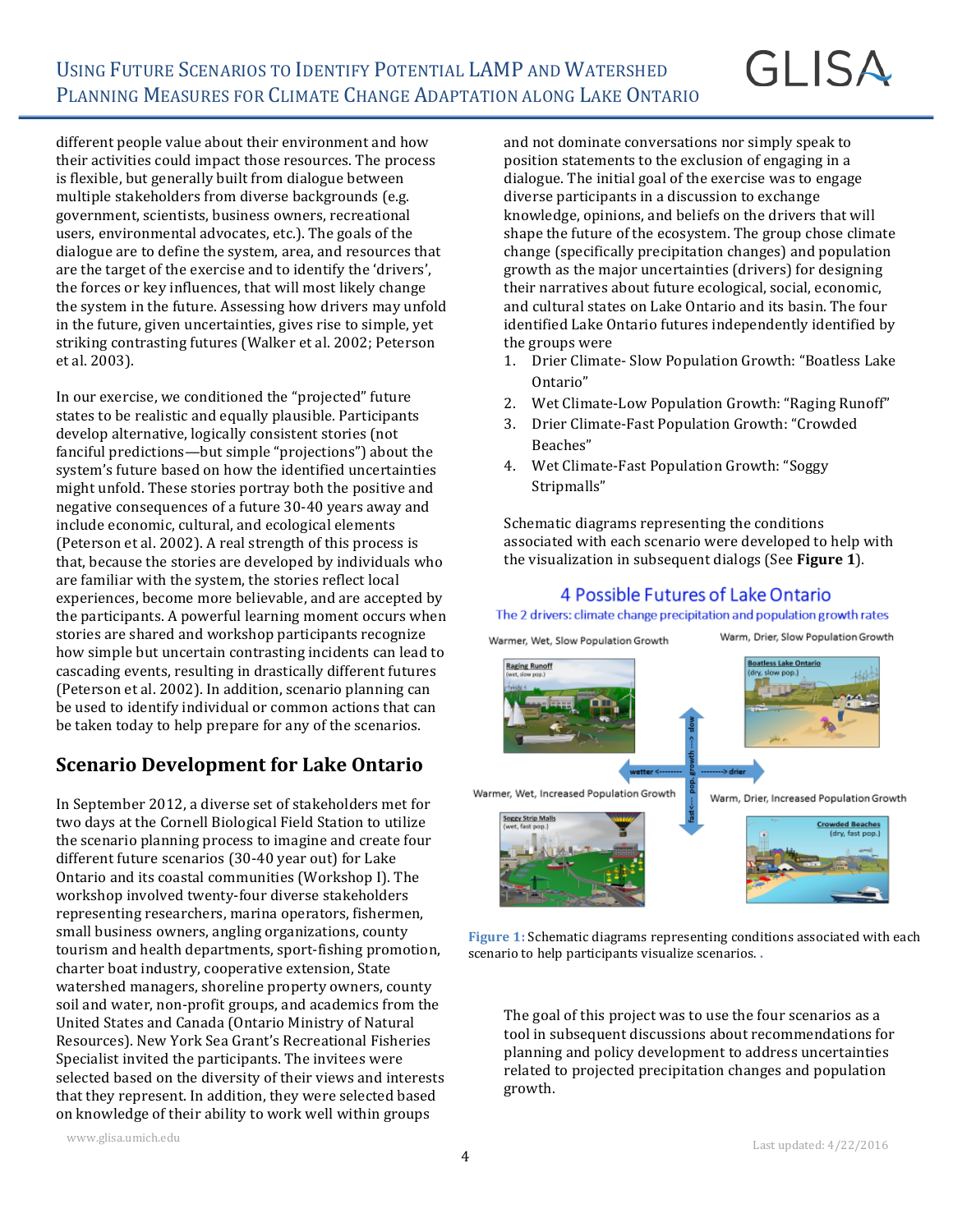#### **Project Design, Methods, and Engagement**

This project was designed to build upon Workshop I, which developed the previously discussed scenarios, as the basis for developing a first round of recommendations for lake and watershed managers in and around Lake Ontario to consider when amending and creating plans to address climate change. The project design included three subsequent workshops: one with invited diverse stakeholders (Workshop II) and the other two (Workshops III-A and B) in areas to attract different segments of the public. 

Workshop II was designed to be a two-day event, which would engage similar and overlapping stakeholders from Workshop I. The project team included multi-disciplinary groups from the GLISA, Northeast Regional Climate Center, United States Geological Survey (USGS), Cornell University, and New York Sea Grant. In addition, in order to increase the likelihood of our findings being utilized by state agencies, we invited the New York State Department of Conservation's (NYS DEC) Lake Ontario LAMP Coordinator to join our organizational meetings. Our team included experts in extension, water resources, fisheries, scenario planning, and climate change. The ultimate goal of **Workshop II was to have participants identify a suite** of planning actions that were "win-wins" in that they would (a) address issues relevant to multiple stakeholder types and (b) simultaneously help to **buffer potential impacts from more than one of the** four future scenarios.

Utilizing these areas of expertise, the agenda for the twoday event had two main components: Part 1: Setting the Stage:

- Briefly introduce the attendees to scenario planning
- Describe the four scenarios
- Provide examples and technical information on the uncertainties and extremes (precipitation and population changes) and the potential impact on the socioecological system
- Present examples of actions to address climate change adaptation found in plans from other states and locations

Part 2. Participant Development of Recommendations:

Create four multi-stakeholder subgroups to identify actions which need to be taken today to prepare for each of the potential futures (action, barriers to implementing the action, and ways of overcoming the barriers)

• Bring the groups back together to share findings and identify the common actions identified in all scenarios to form the basis of the project recommendations.

The final product of Workshop II was a deliberated set of stakeholder-driven recommendations for updating the LAMP and local watershed plans to address precipitation and population change impacts and become more resilient **(Table 1).** Once we synthesized the findings from Workshop II, our goal was to verify these findings and ascertain their "acceptability for adoption" through review by two additional independent groups of stakeholders. This was accomplished through inviting the public to attend two evening workshops (Workshops III-A and B) in different areas of the Lake Ontario Basin

# **Workshop II**

#### **Technical Preparation**

The project team met four times, in person and using WebEx, to identify participants and design the agenda, presentations, handouts, and workshop methods. Workshop II, held in May, was scheduled primarily around the academic calendar. Invitations were sent out in March, and our intent was to attract as many of the same stakeholders as possible from Workshop I. The biggest challenge in getting participants for Workshop II was the two-day time commitment. We often received responses about one day suiting but not the other. Therefore, we would decline their participation and include others with the same interests. Our goal was to have a diverse set of participants, which we ultimately attracted. Participants included planning agencies, federal and state agencies, soil and water conservation districts, environmental and sportfishing organizations, and cooperative extension agents representing agricultural interests. Unlike the first workshop, Workshop II did not have business and tribal representation. 

The Northeast Regional Climate Center, New York Sea Grant and Cornell University faculty drafted presentation with technical input from GLISA and designed them to illustrate the science behind precipitation extremes and potential impacts on the ecosystem and human infrastructure.

We originally intended to illustrate precipitation extremes using single case studies of summer 2012 as a dry scenario and summer 1972 as a wet scenario. By using actual case study years from this region, we were able to access real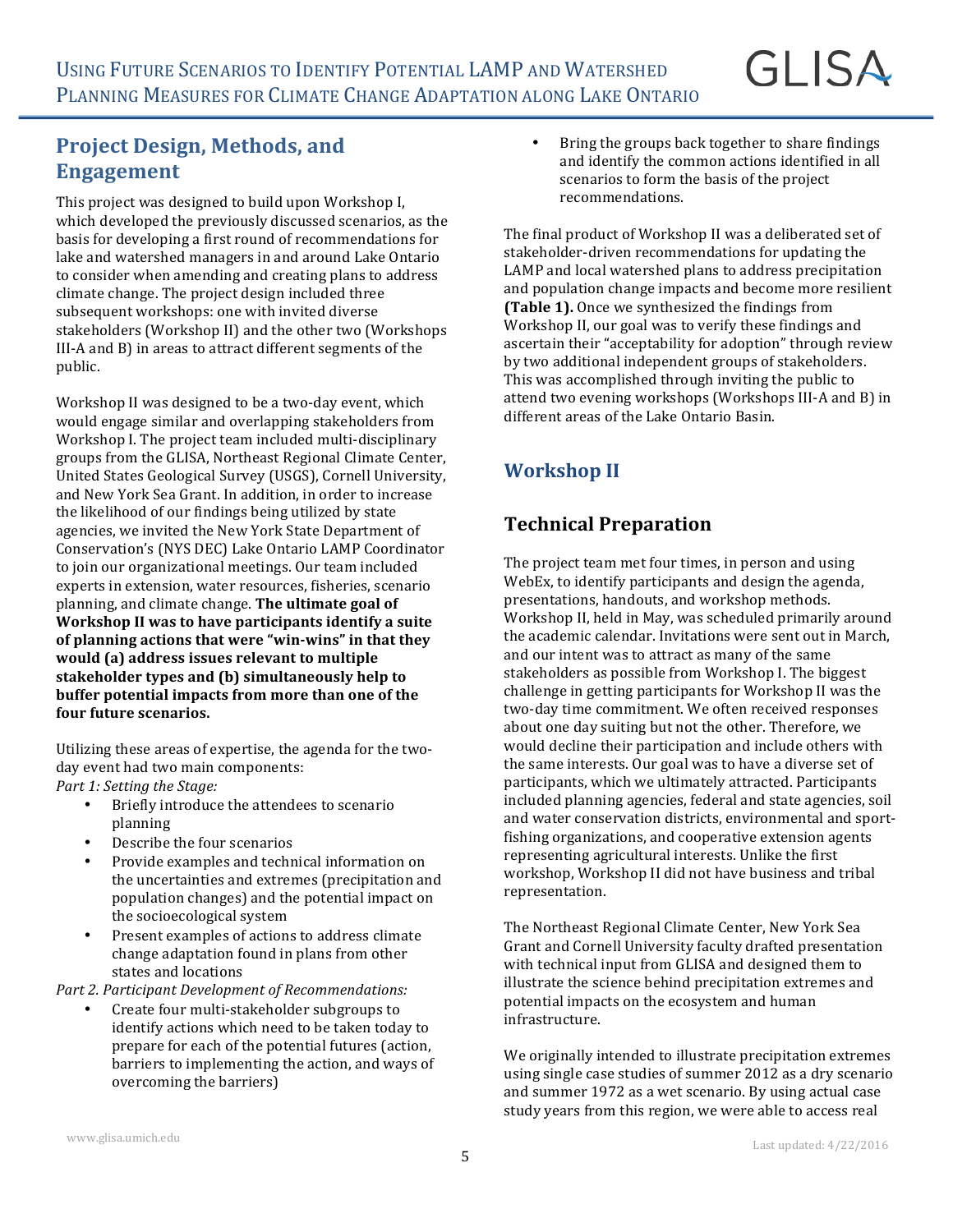data including precipitation maps, a drought map, observed and projected annual, seasonal, and event-based precipitation trends, snow cover changes, consecutive dry days, lake level chart, and pictures of local impacts. However, we found limiting our work to individual years constrained the depth of examples we could use. The amount of maps and charts would be reduced, incorporating this information into the examples and including more pictures. Using input from GLISA, additional examples for each scenario were decided on and the presentation was revised. For each example presented, data-driven visuals were accompanied by photographs of impacts. This use of "real-world" data, not "pretend" information, gave considerable credibility to the scenarios and enhanced the engagement of our stakeholders. We considered it particularly important to include a combination of graphs and photographs to help participants visualize and understand the conditions that each scenario represented. It was important that the chosen events and pictures show workshop attendees what the dry and wet scenarios look like and how they could impact the Lake Ontario watershed.

In a similar fashion, our committee team members from Cornell's Dept. of Natural Resources and USGS provided examples of scientifically based but differing potential impacts on coastal and upstream watershed habitats and water quality to ensure the four scenarios present resource changes in substantially different ways. For example, drier conditions could be associated with stream and wetland dry-outs, exposed shorelines at marinas, and dry wells, whereas greater precipitation could be associated with flooding, sediment erosion, and pollution. In this manner, the participants could brainstorm and generate potential actions that cover a wide range of future ecosystem changes. For each scenario, the environmental stressors were explained as well as possible positive outcomes. Pictures and images were included to support these impacts.

To address the finding that climate adaptation is not being integrated into planning efforts across the region (Nelson et al. 2011), the NYSG team reviewed peer and gray literature, web resources, and contacts throughout the basin to identify activities that other Great Lakes communities have taken to integrate climate change uncertainty into their LAMPs or watershed plans. In addition, Sea Grant programs and regional organizations have drafted recommendations and consolidated case studies and tools (e.g. Dinse 2009 and www.greatlakesresilience.org). This 'learning from others' approach prevented duplication of efforts. This work was presented at Workshop II to jump-start participant

brainstorming based on examples of strategies used in other locations and similar documents.

**GLISA** 

Finally, we created and compiled handouts for Workshop II participants, which included copies of scenario examples, overviews of the scenario planning process published by industry and natural resource professionals, and one-page summaries of the assumptions behind each of the four potential future scenarios. In order to visually illustrate the four distinct potential futures, Matthew Paufve, then research technician of USGS, worked with the team to create four detailed images which visually communicated the various aspects of each scenario. The team strove to ensure that the concepts related to scenario planning and the assumptions and key aspects of each scenario were accessible to all participants, regardless of their learning style.

#### **Planning Details**

Workshop II was designed to extend over two days to give participants time to know each other, feel comfortable talking and working together, and give them time to mull over the scenario approach and the actual scenarios for which planning was to take place. In this way, deeper thinking went into the recommendations. Group work occurred around each of the scenarios and followed a discussion guide. Attendees were given handouts of their respective scenarios, including descriptive artwork and main points. Flip charts and markers were the primary tool for gathering input. We noted that our work would have been reduced if we had taken notes on computers as opposed to the flip-charts. In hindsight, using both would have been the preferred approach. Each group was established by the facilitation team prior to the event to try and ensure for diversity of interests and expertise in each group. Each group included at least one subject matter expert (Bunting-Howarth-policy; Weidel-fisheries and scenario planning; MacNeill—fisheries; Spaccio—climate science; Schneider-natural resource and watershed processes and management) who was a planning team member assigned to facilitate the discussion utilizing a discussion guide. Each group was charged to create recommendations for what decision-makers should do today to prepare for the assigned potential future scenario (noting that we would focus on recommendations for LAMP and Watershed Plans).

Breakout sessions occurred on both days for a total of 3.5 hours. The key questions were:

1. What do you think we should do today to be more prepared for that potential future?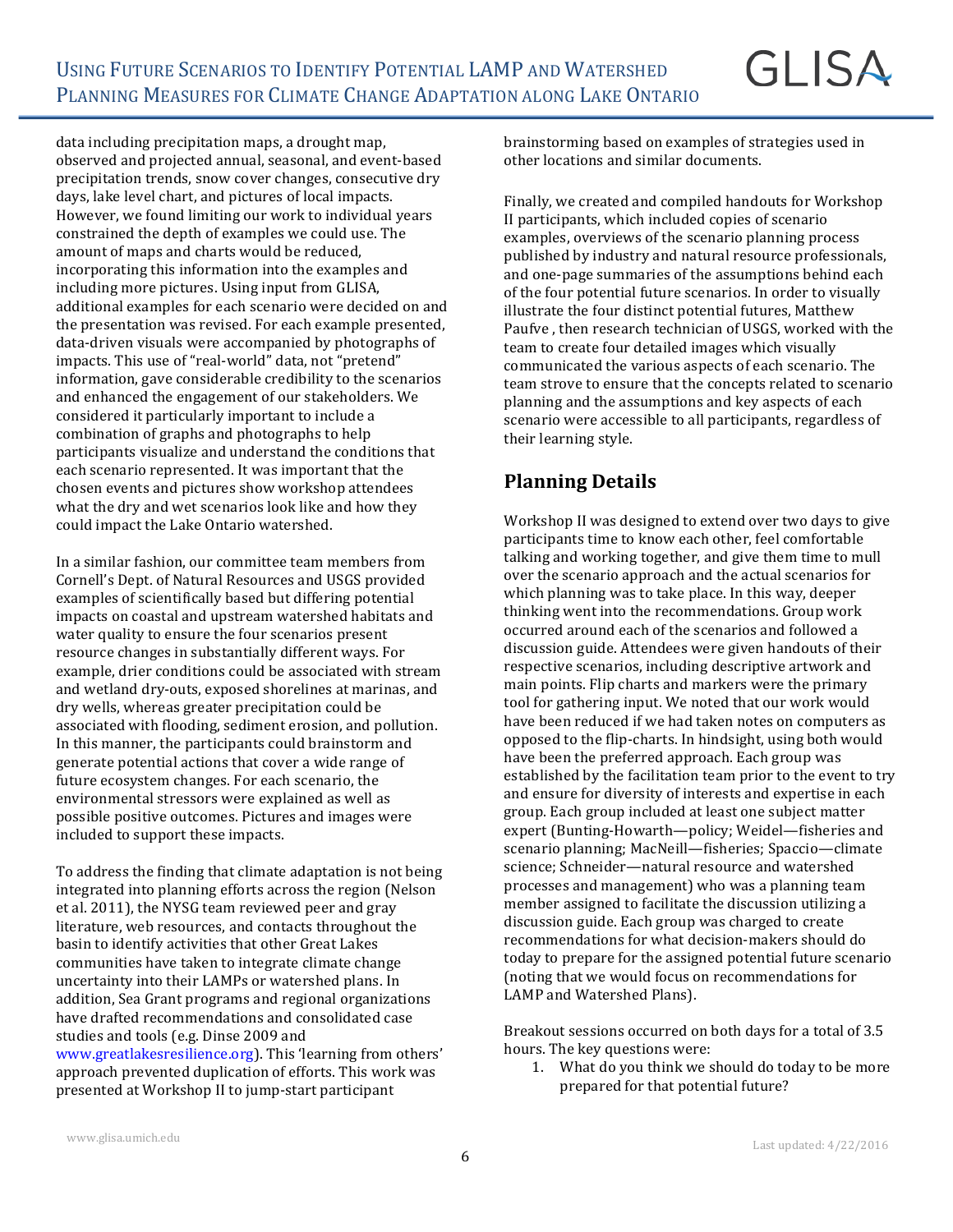# **GLISA**

- 2. What are the barriers to implementing that action? What are ways around the barrier?
- 3. What are the secondary benefits from taking that action?

After this first round of brainstorming, the groups were reconvened to share recommendations, barriers, and ways of surmounting barriers. The next step was critical. The group then identified common actions—a deliberated set of stakeholder driven recommendations for updating the LAMP and local watershed plans—topics, and potential venues for presenting information generated at the workshop.

#### **Outcomes**

The groups generated approximately 100 different recommendations, which could be grouped into five broad categories of water resource management, infrastructure, planning and zoning, water-related businesses, and ecosystem management (Table 1). Recommendations also encompassed the full range of types of strategies from education to regulations. Some very powerful recommended actions were identified as providing good solutions to address the extremes of all four scenarios. For example, improved capture of stormwater runoff with increased infiltration and groundwater recharge would help reduce both the problems of flooding and droughts and increase water availability with population growth. Such win-win solutions rank as high priorities for immediate planning action. Other recommendations of note include better water and stormwater management, riparian buffers, wetland and stream hydrology restoration, infrastructure improvement and relocation, and social recommendations related to governance and linking job training to energy and environmental actions. In order to more concisely package the recommended actions, implementation mechanism, and opportunities for overcoming barriers to implementation, we created a summary matrix. (See Table 1: Summary of "Win-Win" Recommendations.)

# **Workshop III**

In November 2015, the final series of public engagement, Workshops III-A and B, were held at opposite ends of the lake basin. The audience consisted of interested (and diverse) members of the public that included lake side residents, environmental action groups, anglers, boaters, a state and county legislators, environmental management agencies, water quality coordinating committees, and other concerned citizens. For both of these workshops, open public attendance was the focus. These workshops were organized to gather public input on these recommendations to be presented to State and Federal agencies on how to address uncertainties related to extreme precipitation patterns and population changes in lake and watershed management plans. Workshops III-A and B were held in the evening and in geographically different parts of the watershed (Rochester and Watertown) with the hope that a more diverse representative public could attend. We released a press release, which was picked up by twenty-eight local papers and other media outlets. In addition, information about the Workshops was publicized via the Great Lakes Information Network and the Great Lakes Action Agenda, held by NYS DEC. Twitter and Facebook were also used to publicize the workshops. 

Workshops III-A and B were designed to briefly share the uncertainties related to precipitation due to climate change and its impacts on our socioecological system and then present the synthesized recommendations from Workshop II. The group was given about an hour to rotate through five stations. Each station had its own theme: water resource management, infrastructure, water dependent business, land use/zoning, and ecosystem management. At each station, groups were asked to discuss the actions, add additional actions, or modify existing actions/recommendations. Flip charts and markers were again the primary tool for gathering input. Posters of the recommendation summary table (Table 1) were made and displayed at each station. At the conclusion, the groups were asked to prioritize all of the presented recommendations. They used sticky dots to denote one recommendation at each station they felt was the best.

Overall, Workshops III-A and B validated the key action items identified in Workshop II. The prioritization exercise highlighted actions within each of the categories identified in Workshop II (water resource management, infrastructure, planning and zoning, water-related businesses, and ecosystem management). In addition, Workshops III-A and B highlighted additional areas for  $inquiv$  — specifically related to onsite wastewater treatment and disposal systems.

# Lessons Learned/Key Findings

Overall, we found that the scenario approach provided a powerful tool for engaging stakeholders into thinking and planning for a future (more than just 2-3 years in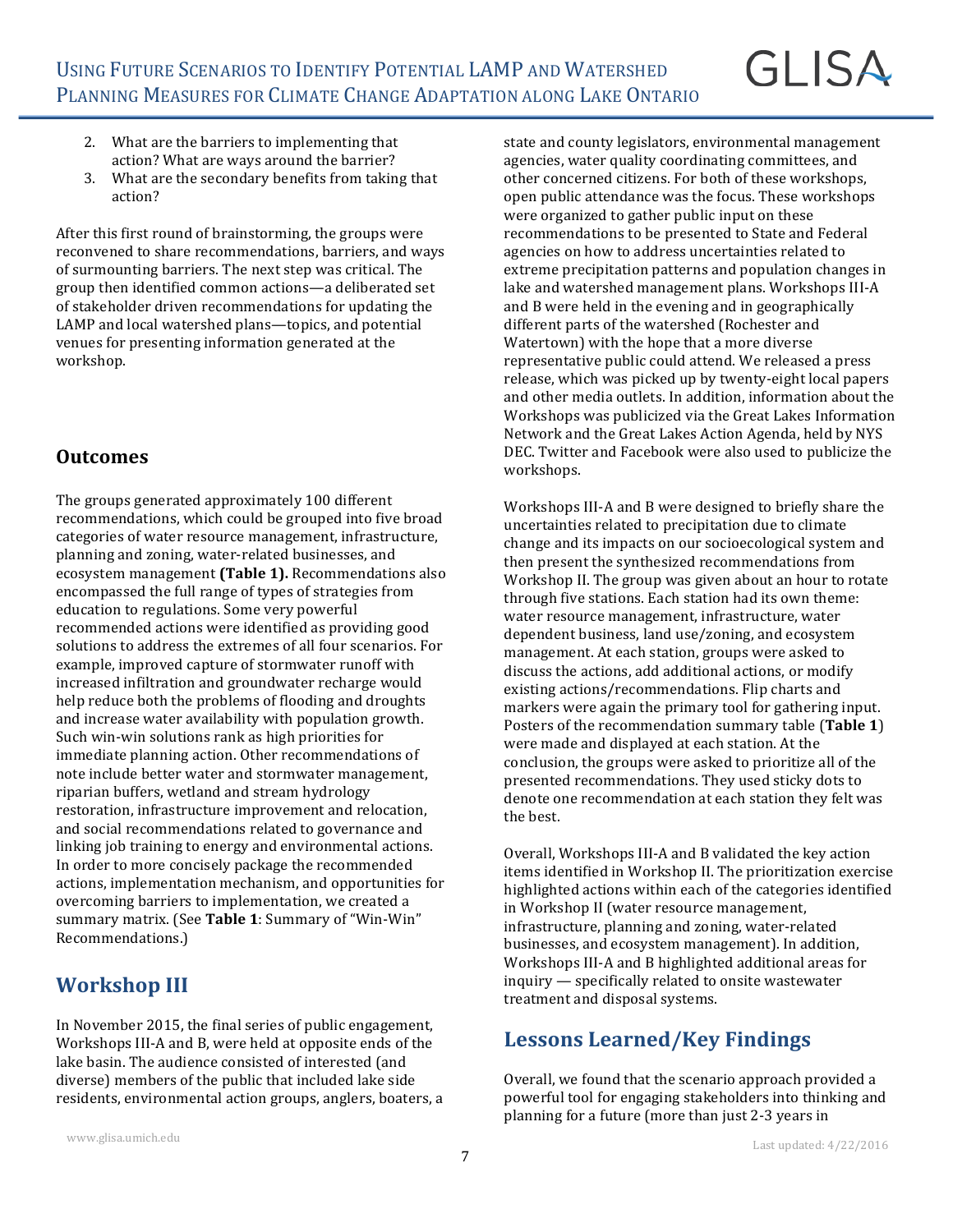advance). By identifying realistic scenarios of wetter-drier climate and faster or slower development, they accepted these situations and "bought in" to the process. The combination of real data, photographs of case study historical years, the scenario icons, and name for each scenario all provided a key mechanism for reaching all the different learning types of the diverse participants so that everybody understood and could participate. One of the key weaknesses of communicating complex, technical information which has been identified previously is that scientific jargon is often incomprehensible to nonscientific audiences, hence their lack of engagement, let alone adoption. Finally, we were delighted with the number of recommended actions, the breadth of the types of actions, and in particular with the identification of those win-win actions that would be useful in the face of uncertainty. 

One takeaway from this project is that when using a scenario planning process, the timeline for implementation must be accomplished over a shorter time period with the same people. Team observations participant feedback support this claim. For instance, participant comments included:

- Creation of scenarios (Workshop I) vs actions to address scenario (Workshop II) shouldn't be a split process.
- Adaptation workshop too "scenario focused." Focus should be on outcome/activity.
- Participants felt restricted by scenario (because they did not develop it). Groups wanted to go back to beginning.
- It would have improved the process if more people from Workshop I were present at subsequent workshops.

Working through these diverse future scenarios, the groups created a set of recommended actions that many believed communities should be engaging currently. This was one point of the exercise—to create a list of "win-win" actions to take today to prepare for tomorrow. This "Ah-Ha" moment was expected. Comments that support this include:

- Group ended up with a list of what we should already be doing.
- There was much convergence of actions among scenarios.

Another lesson was that the process does not always lead to having all areas for action being addressed. However, the results were to only be used as a starting place for lake and watershed managers. From Workshop II, participants identified the following gaps in the list of adaptation recommendations:

Connecting ecosystem health to human health

GLISA

- Need for climate modeling, monitoring, and improvements
- Risk assessment/vulnerability
- International effects
- Technology transfer
- Climate Change disproportionately impacts poor and aging

Workshops III-A and B gave a local perspective on the recommendations. There was consensus and prioritization of items from Workshop II:

- Discourage living in vulnerable areas and encourage development of existing urban areas
- Revise zoning based on ecosystem management
- Broader governance approaches and intermunicipal agreements
- Learning and incentives for green infrastructure
- Need for better and cheaper monitoring programs
- Need for research and technology in agriculture

In addition, their work highlighted recommendations that may have been discussed in break-out sessions during Workshop II but not highlighted as priorities:

- Pay attention to projects in the headwaters
- Add septic system maintenance and inspections
- Connect communities through greenways
- Emphasize preventing invasive species

Attendees of Workshop III echoed concerns of Workshop II, that there was too much time spent following the process and the scenarios. They would have liked more detail, explanation, and time with the recommendations. This is supported by several comments:

- Some recommendations from previous workshop too general
- More helpful if recommendations presented before workshop
- Content and scope overwhelming for someone with little background
- Add glossary of terms

Finally, although our initial goal was to generate recommendations for the LAMP and Watershed Plans, many of the recommendation were not those typically associated with the LAMP and were more appropriate for watershed planning and management. However, this does not mean that the recommendations are not relevant to the LAMP planning process. The exercise highlighted the importance of land-based activities on the health of the lake as well as the how the lake impacts the communities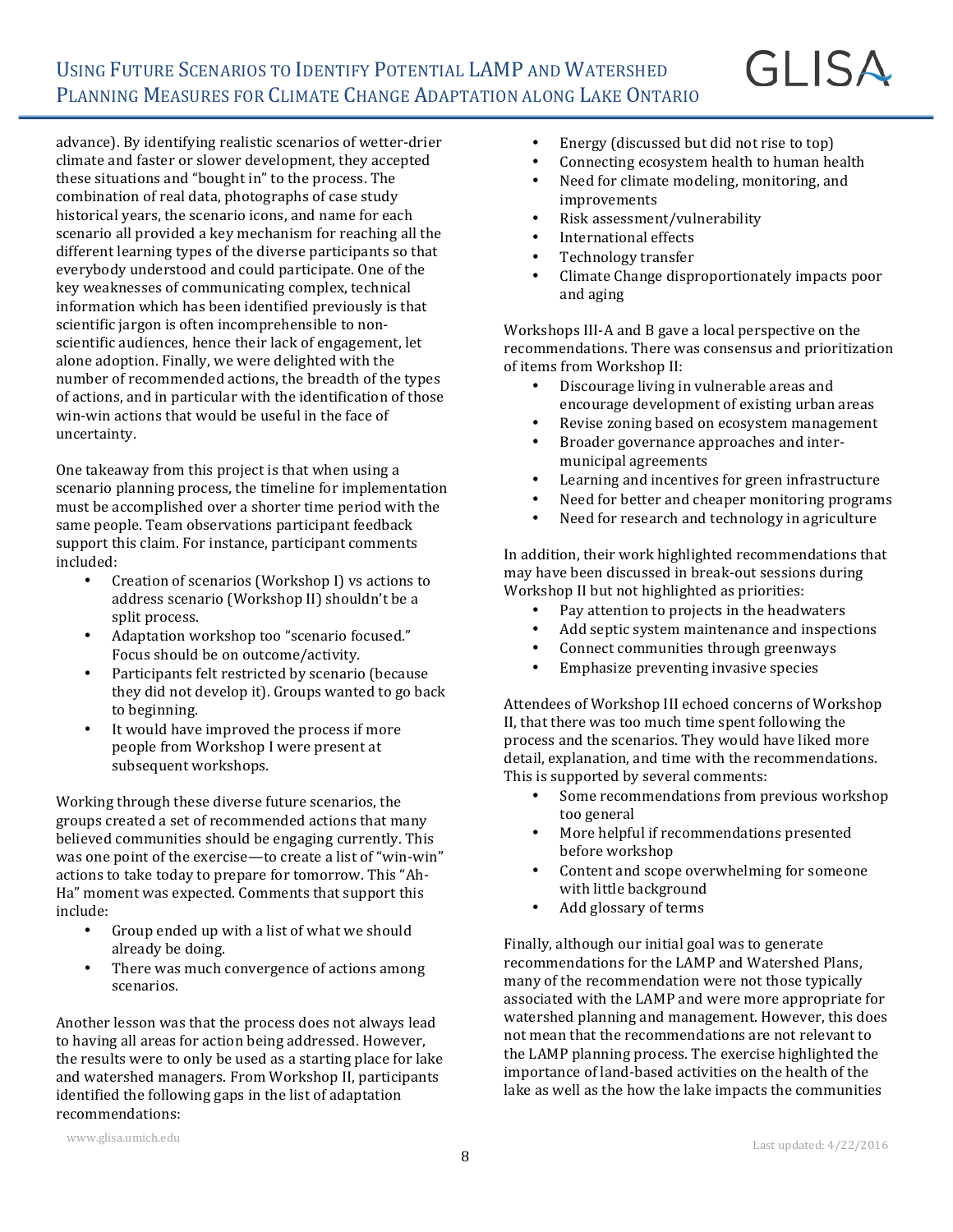GLISA

and people located along the shore and upstream in the basin, a message worth conveying to LAMP managers.

# **Applicability to future work and other efforts** in the region

The scenario planning process used could be used in other areas, although we would recommend going through the entire process in a shorter time period. When undertaking the entire scenario planning process, climate change would not have to be identified as one of the axes of uncertainty in designing the four scenarios. However, the phase of having groups design plans for these potential futures could be done with specific climate change impacts as the context for developing the recommendations. One issue cannot be planned for in a vacuum. Especially, when considering climate change, impacts to human and natural infrastructure, population, disease, natural species, etc. are all interconnected. Processes such as scenario planning can not only build an appreciation for the uncertainties in our world, but for the interconnectedness of all aspects of the socioecological system (Walker et al. 2002; Peterson et al. 2003).

In addition to a more condensed timeframe with the same participants, a smaller watershed than an entire Great Lake basin should be used. For our purpose, the generated recommendations were broad as our need was to create recommendations applicable to many settings: Lake Ontario, its Basin, and individual sub-watersheds. However, more refined and place-based recommendations could be developed for a smaller area with less diversity in terms of ecology, socioeconomics and political entities.

#### **References**

- Dinse, K., J. Read, and D. Scavia. 2009. Preparing for Climate Change in the Great Lakes Region. [MICHU 09-103] Ann Arbor, MI: Michigan Sea Grant
- Kunkel, K.E, L.E. Stevens, S.E. Stevens, L. Sun, E. Janssen, D. Wuebbles, J. Rennells, A. DeGaetano, and J.G. Dobson, 2013: Regional Climate Trends and Scenarios for the U.S. National Assessment, Part 1. Climate of the Northeast U.S., NOAA Technical Report NESDIS 142-1, 80 pp.
- Great Lakes Coastal Resilience, cited 2015: GLCR Planning Guide-Case Studies.
- [Available online at www.greatlakesresilience.org/casestudies.]
- Hayhoe, K., C. Wake, B. Anderson, X. Liang, E. Maurer, J. Zhu, J. Bradbury, A. DeGaetano, A.M.Stoner, and D. Wuebbles, 2008. Regional climate change projections for the Northeast USA, Mitig Adapt Strat Glob Change 13:425-436.
- Millennium Ecosystem Assessment, cited 2015: Ecosystems and Human Well-Being
- [Available online at http://www.unep.org/maweb/documents/document.3 56.aspx.pdf.]
- Nelson, D., H. Elmer, R. Held, D. Forsythe, and S. Casey, 2011: Laurentian Great Lakes Basin Climate Change Adaptation. NOAA Technical Memorandum GLERL-153, 43pp.
- Peterson, G.D., G.S. Cumming and S.R. Carpenter, 2003. Scenario Planning: a Tool for Conservation in an Uncertain World, 17(2) Conservation Biology 358-366.
- Wack, Pierre 1985. Scenarios: Uncharted Waters Ahead. Harvard Business Review Sept-Oct 73-89.
- Walker, B., Carpenter S., Anderies, J., Abel, N., Cumming, G., Janssen, M., Lebel, L., Norberg, J., Peterson, G.D., Pritchard, R. 2002. 2. Resilience management in socialecological systems: a working hypothesis for a participatory approach. Conservation Ecology 6(1): 14. [online] URL:

#### http://www.consecol.org/vol6/iss1/art14

- Western University, cited 2015: Great Lakes Futures Project.
- [Available online at http://uwo.ca/biology/glfp